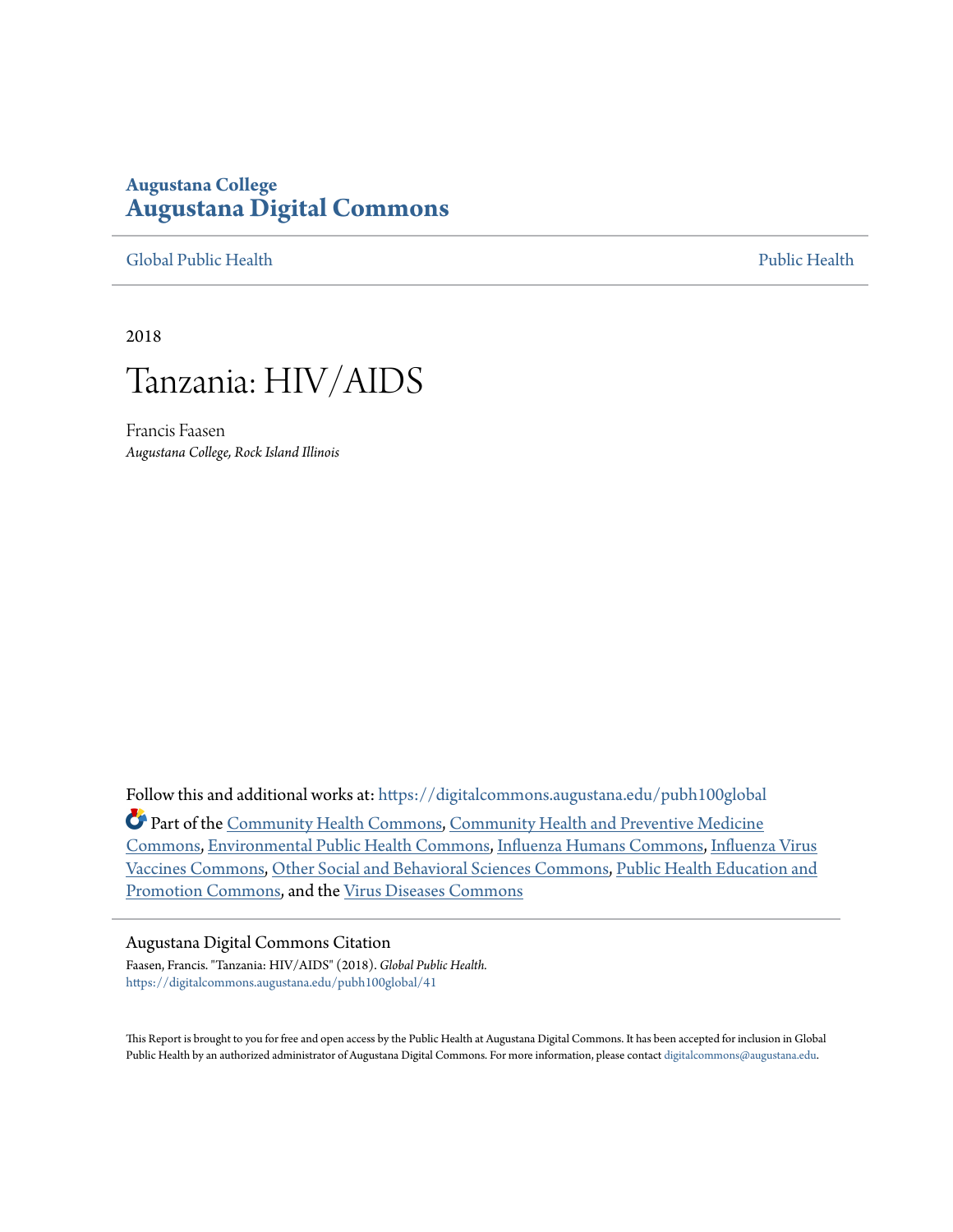## **Tanzania HIV/Aids Epidemic**

**Location:** Is in East Africa located between Kenya and Mozambique **Population:** 55.5 million approximately

**Languages:** English, Swahii are the main but,126 languages are spoken in Tanzania,18 are developing, 58 are vigorous, 40 are endangered, and 8 are dying.

**Religions:** 1/3 Christianity, 1/3 Islam,1/3 Other

**Government:** Unitary presidential demographic republic, which means the president is head of the state and head of the government. President is voted by popular vote of the nation and serves a 5-year term. [Executive](https://en.wikipedia.org/wiki/Executive_power) 

[power](https://en.wikipedia.org/wiki/Executive_power) is exercised by the government. [Legislative power](https://en.wikipedia.org/wiki/Legislative_power) is vested in both the [government](https://en.wikipedia.org/wiki/Government) and parliament. The [Judiciary](https://en.wikipedia.org/wiki/Judiciary) is independent of the executive and the legislature.

**Major Challenges:** HIV/AIDS, Education, Malaria, and Infant Mortality Rate.

**What is HIV/Aids:**Human immunodeficiency virus (HIV) is a virus that attacks the immune system, the body's natural defense system. Acquired immunodeficiency syndrome (AIDS) is a chronic, potentially life-threatening condition caused by the human immunodeficiency virus (HIV). By damaging the immune system, HIV interferes with your body's ability to fight the organisms that cause disease. HIV is a transmitted though body fluids, sexual activity, and any blood to blood transmitions.

**HIV/Aids Numbers:** Looking at the major challenges, they stem from education or healthcare. The leading cause of death of adults in Tanzania is HIV/Aids. "In 2016, 1.4 million people were living with HIV in Tanzania. That is a prevalence of 4.7%. In that year, 55,000 people got infected nd 33,000 more died" (avert.org).The group that can get most affected with HIV/Aids a very broad age group. Between the ages 15-49 5.1% of the population in Tanzania where thought to have the virus. Tanzania has done well to control the HIV epidemic over the last decade. Their numbers have seemed to decline more then 50% over the last ten years.

**Why it Spreads**: The main spread of HIV in Tanzania is having unprotected sex. Now the simple solution would be to wear condoms! But in many cases in Tanzania condoms are not always accessible and even if they are many still chose not to use one. A study should that "more than 69% of people between 14-24 had sex at least once in their life time. Only about one-third (32.3%) of the youths reported to have used condom during intercourse" ( ajol.info). It doesn't make sense with over 5% of the population in their country has HIV/Aids and still one third of

the population still chose to not wear a condom. That is why it spreads because they simply do not want to protect themselves. **Interventions Tried:** There are many interventions that are

going on in Tanzania to slow down the HIV/Aids epidemic. The number one intervention that is attempted is making condoms more accessible to the public by social marketing programs to make them more accessible and affordable. They have attempted to give condoms out and lower the prices of them. Another intervention that has been attempted was to

try and change their natural behaviors. When trying to



*by Ndeenga Shamata, YES 2009-2010, Tanzania*

change natural behaviors they needed to educate at a very young age. The major problem with



*Ontheworldmap.com*